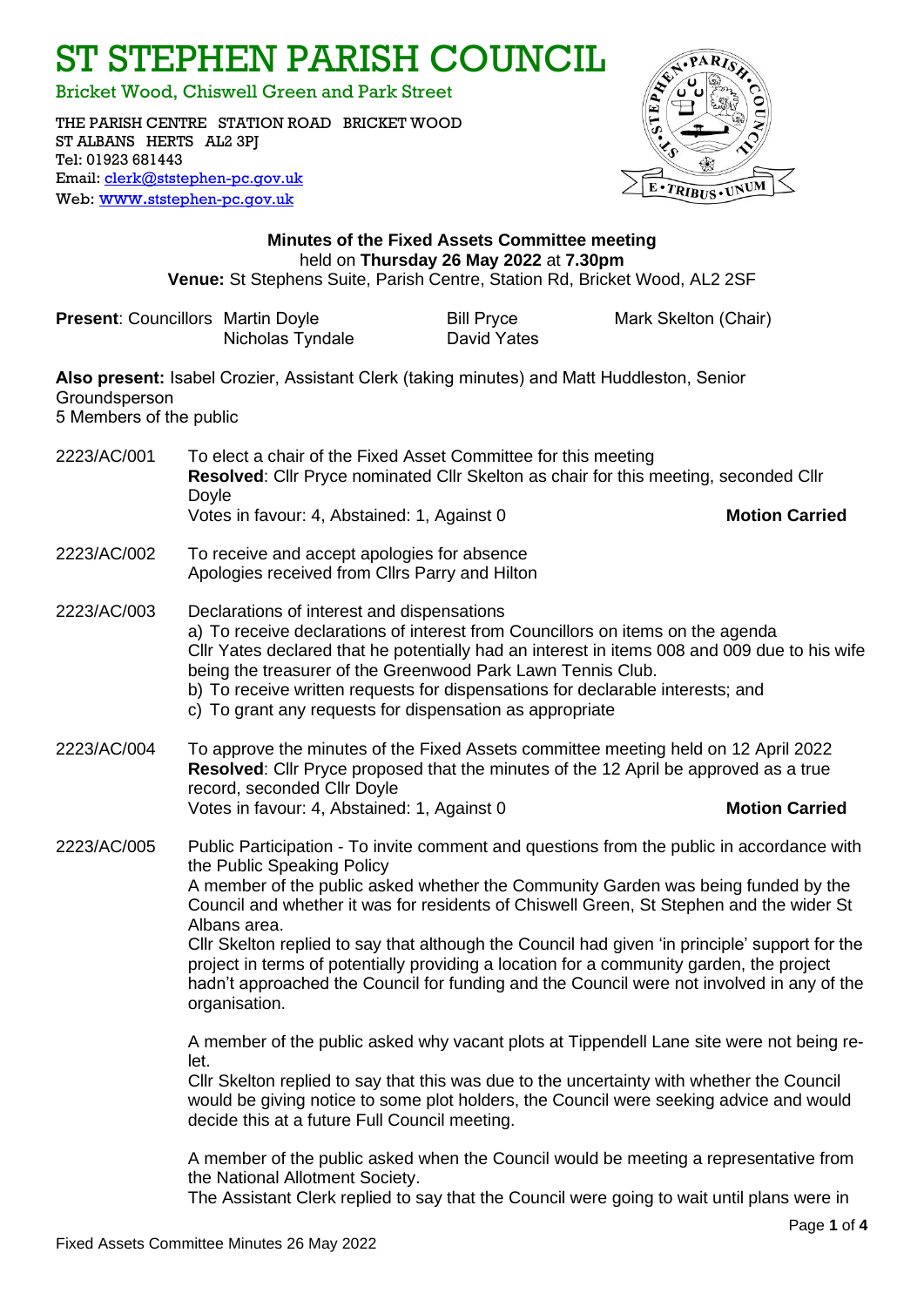place before arranging a meeting. The NAS did ask that we restrict attendance at a future site meeting to only 1 or 2 representatives from both the Council and the allotment holders.

2223/AC/006 Offer of funding for tree planting project from St Stephen Gardening Club

Graham Wilson, chair of the Gardening Club, attended the meeting to explain that a Club member would like to fund a planting scheme and Graham was looking for an area of land where trees or planting could enhance it. This would need to be completed this calendar year and there would be at least £1000 available. The Garden Club could organise it and it would be nice to do it in honour of the Queens Jubilee.

**Action:** Cllr Pryce and Senior Groundsperson to arrange to meet Mr Wilson to discuss potential projects. Tree planting in the Greenwood Park Play Area and the area at the back of Park Street Rec were both mentioned as possibilities.

### 2223/AC/007 Update on previous actions not mentioned later in the agenda

a) Devolvement of assets

SADC had said they would try and produce Heads of Terms for the end of June b) Play equipment works

The contractors have finished up at Park Street Rec but there remains outstanding works and work to rectify elements not delivered to the required standard.

**Action:** Assistant Clerk to write to contractors with a snagging list and deadline for completion

c) Fire detection works contract

Works have been commissioned and the contractors are awaiting delivery of materials **Action:** Assistant Clerk to book in a date for the works with contractors

d) Update on street furniture audit

The audit was shared with Highways officer and with HCC Cllr Nash to see if the priority works could be funded through Locality Budgets.

**Action**: Assistant Clerk to follow up with Highways.

e) Update on Park Street Sign

Cllr Pryce has written to the landowner to ask if they would like to gift the land where the Park Street Sign was located to the Council and to ask permission to reinstall the sign. The image panel from the sign has been restored and two quotes obtained for the fabrication of a new frame. These were £3,350 plus delivery and £3,836. Awaiting a further quote. Quotes to be considered at a future Finance Committee meeting.

2223/AC/008 Update on Fixed Assets Strategy and to agree next steps

a) Report back from meeting with allotment holders

The Committee were comfortable with the notes from the meeting held on 11 May. There was crossover with questions asked and answered at the Annual Parish Meeting on 19 May. Outstanding questions asked at the Allotment Holders meeting will be reviewed at Future Developments Task and Finish Group meetings.

b) Review of Fixed Asset Development Strategy

This document was discussed at the Future Developments Task & Finish Group and it was agreed that it continued to meet the Councils requirements in that it was sufficiently overarching and high level and didn't include specifics which hadn't been decided upon.

c) Project plan and timeline for Fixed Asset Development Strategy

This is being progressed by the Future Developments Task and Finish Group d) Brief for consultant to produce options

This is being progressed by the Future Developments Task and Finish Group

2223/AC/009 Greenwood Park Community Centre and Pavilion

a) Review the waste collection charges passed onto the café and work to reduce waste **Deferred** 

b) Sports Hall Floor

A quote for re-sanding and marking the floor has been received at approximately £9000, however it would be likely that this would be the last sanding before a new floor would be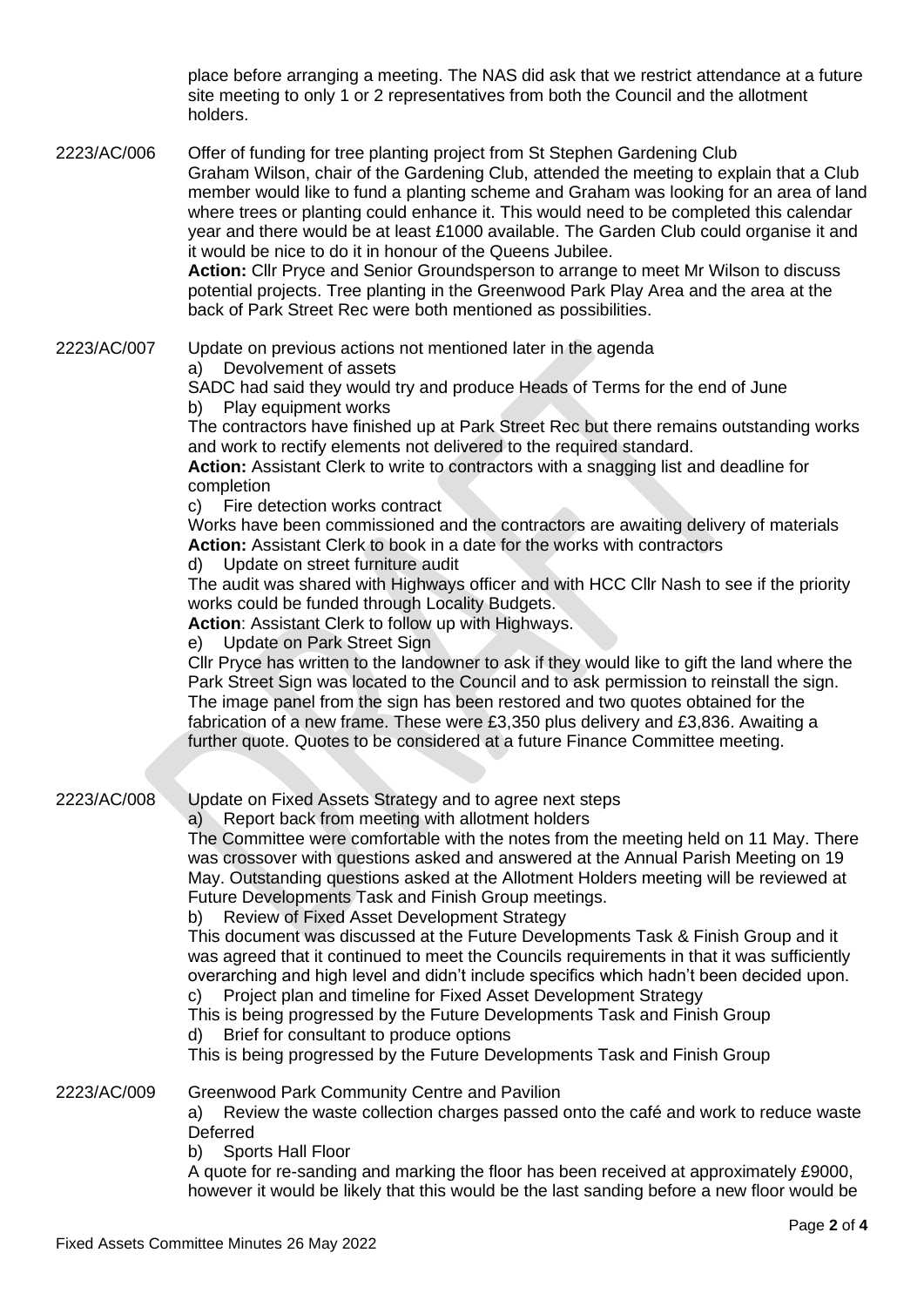required. The markings that need replacing are straight lines on the badminton and volleyball courts and it was suggested that tape could be used but concern was raised that this might become a H&S issue is it lifted.

**Action**: Maintenance Person to further investigate cost effective options including: paintings lines and varnishing over the top, sanding only the areas needing remarking, varnishing over tape. Assistant Clerk to look at grants available eg Sport England. c) Proposals to site an Astroturf pitch at GWP

Senior Groundsperson met with Herts FA and St Albans City Youth. Herts FA would prefer a second team to come in on venture. Also potential grant funding available for grass pitch improvements. A further pitch survey would be required by the Senior Groundsperson in order to access funding.

d) Update on bench for John Bell's Copse Deferred

e) Feedback on Community Garden proposal

Nothing to add to member of the public's question under item 005.

2223/AC/010 Parish Centre

### a) Update on demolition of QEQM Centre

Demolition company has repaired damage to lower car park and laid spare hot lay tarmac to fill some of the potholes in the Parish Centre car park.

b) Update on application for vehicle access from Smug Oak Lane **Deferred** 

## 2223/AC/011 Park Street Pavilion

a) Update on storm damage repairs

Contractors have completed works to replace boards and felt on the roof and ceiling panels and insulation internally. The Council will claim the costs back from the insurers.

b) Update on car park lighting

Being completed with removal of flower beds.

**Action:** Assistant Clerk to approach the Social Club for a contribution to the costs of additional lighting in the car park.

c) Update on flower bed removal

Need to replace with 21 bollards. Taller bollards would be preferable, but timber is expensive. Could use Robinia instead of Oak approximate costs £1700. Metal posts will be more costly.

**Action:** Senior Groundsperson to research recycled plastic bollards.

#### d) Update on play area works

Senior Groundsperson and Clerk have received complaints about the condition of Park Street Play area and the length of time it was closed. When the staff explain about the phased plans to upgrade the equipment the public are in support of the plans. Better communication is required

**Action:** Cllrs Pryce, Skelton, Hilton and the Assistant Clerk to meet with a representative from Tarmac to arrange a site meeting to discuss a bid to their Landfill Tax grant scheme for funding future play equipment upgrades.

e) Network Rail tree works

Network Rail undertook Health & Safety tree works on the railway embankment adjacent to Park Street Rec. Mainly Ash trees affected with Die Back. They ended up using areas of Park Street Rec to process and store the timber. They need to return following nesting to remove four trees remaining on the embankment.

**Action:** Assistant Clerk to ask Network Rail to remove the timber from the Rec asap.

2223/AC/012 Woodbury Field

a) Application for vehicular access

HCC has approved the Council application.

**Action:** Assistant Clerk to arrange an agreement for access rights over the Commonland with the land owner and Senior Groundsperson to obtain three quotes for the crossover. b) Next steps for drainage works

Four companies have quoted for a feasibility study for drainage works, two were not